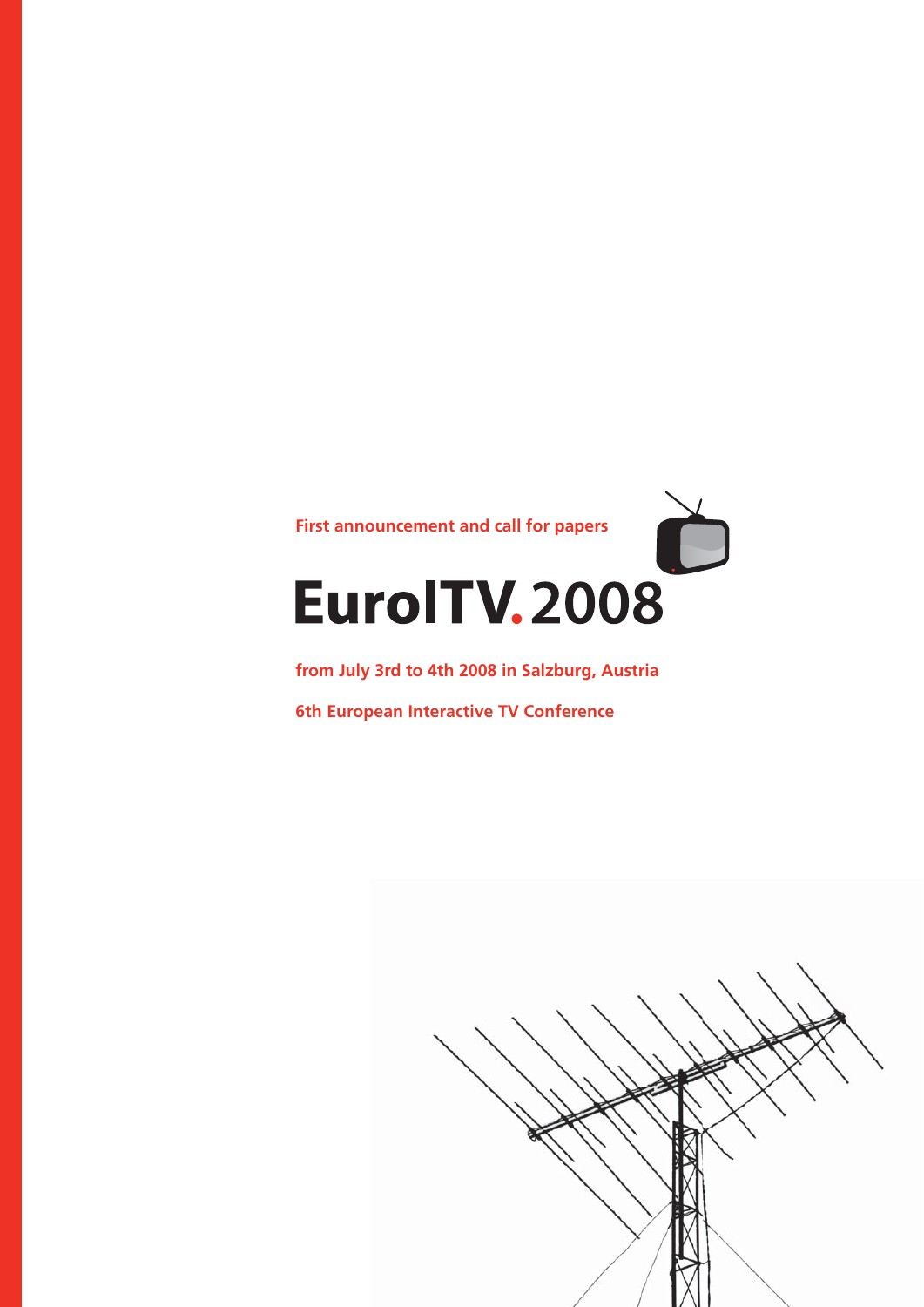The special theme of the EuroITV2008 conference is: **"Changing Television Environments"** 

> The EuroITV conference brings together researchers and practitioners from diverse disciplines that include human-computer interaction, media studies, computer science, telecommunications, audiovisual design and management. The organizing committee invites you to submit original high quality papers addressing the special theme and the topics, for presentation at the conference and inclusion in the proceedings.

### **Important Dates**

| Tutorials and Workshop Proposals                  | December 7, 2007  |
|---------------------------------------------------|-------------------|
| <b>Full Papers Submissions</b>                    | January 11, 2008  |
| Short Papers, Posters, Doctoral Consortium, Demos | February 29, 2008 |
| Industrial Case Studies                           | April 25, 2008    |

## **We welcome submissions that address interactive TV with special emphasis on:**

Changing TV contexts and new entertainment environments Changing user behaviors, user experiences and needs Changing TV technologies and production environments Changing TV towards new content formats Changing services and business models

Paper submission will be peer-reviewed and all accepted papers will be published by an international publisher. Extended versions of selected papers will be considered for a special issue in a journal. A selection of the best papers will be published in a special issue of ACM Computers in Entertainment (http://www.acm. org/pubs/cie/).

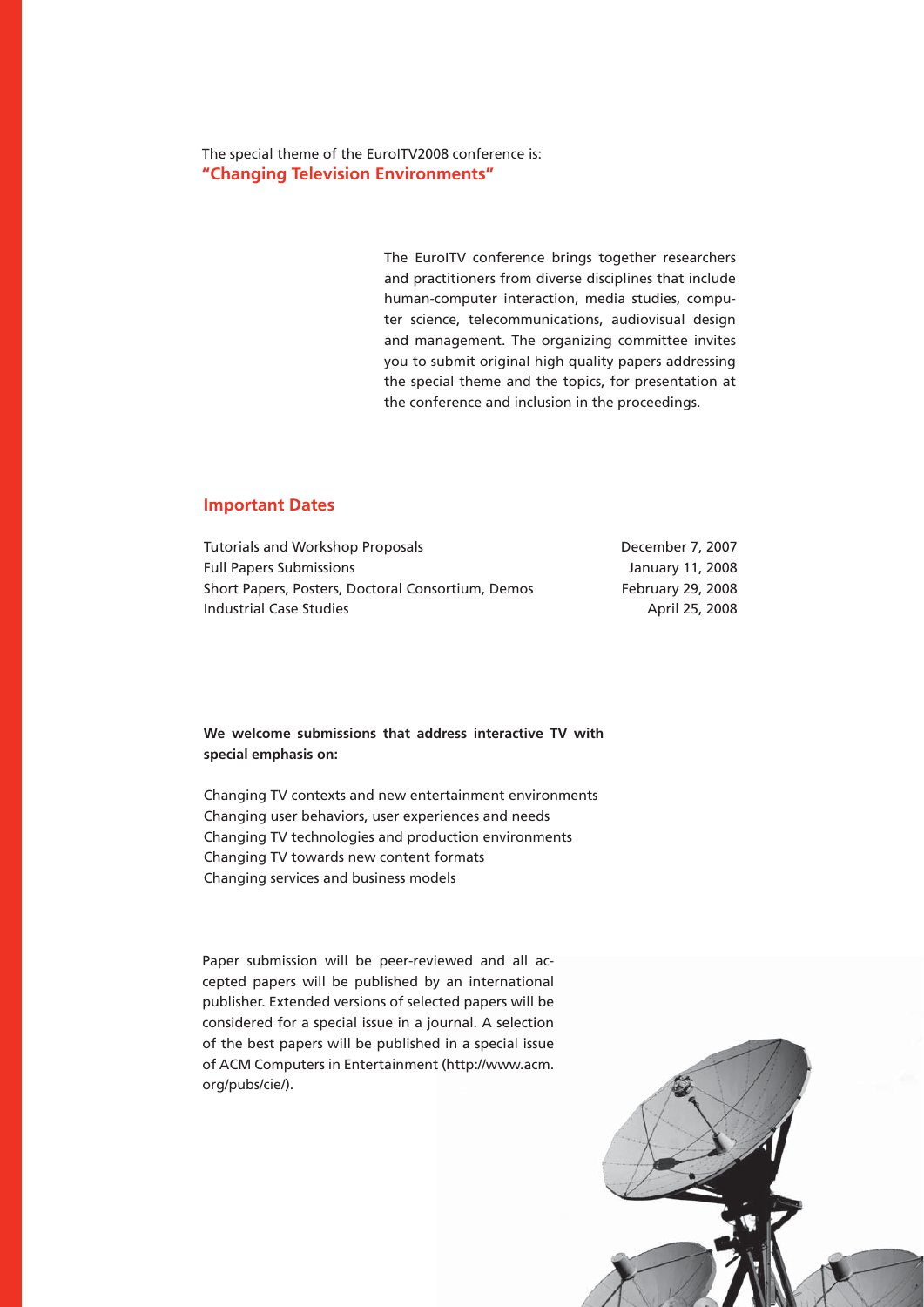# **Papers are solicited from, but not limited to the following topics:**

- Beyond the home context, extended home, Mobile TV
- Ambient intelligence, ambient media environments
- Social TV, sociability, usability and user experience
- Digital content production, HDTV and digital cinema
- Asset management, metadata and content enrichment
- Entertainment computing, games, betting, game shows
- Broadband and IPTV
- 3DTV and VR systems
- Audience research, ethnography, user studies
- New advertising and revenue models for television
- Accessibility, universal access, multimodal interaction
- Business models, media management, media economics, t-commerce, t-learning
- Web2.0, user-generated content
- Communication services, video conferencing, messaging
- Content management, digital rights management
- Interactive storytelling, interactive advertising
- Electronic program guide, video search, video navigation
- Enhanced TV (news, weather, sports)
- Changes in technical requirements and infrastructures (ubi quitous and mobile)
- Standards (TV-Anytime, MPEG-4, MPEG-7, SMIL)
- Multimedia, graphics, broadcast and video technology
- Personalization, user modelling, intelligent user interfaces
- Ethical, regulatory and policy issues